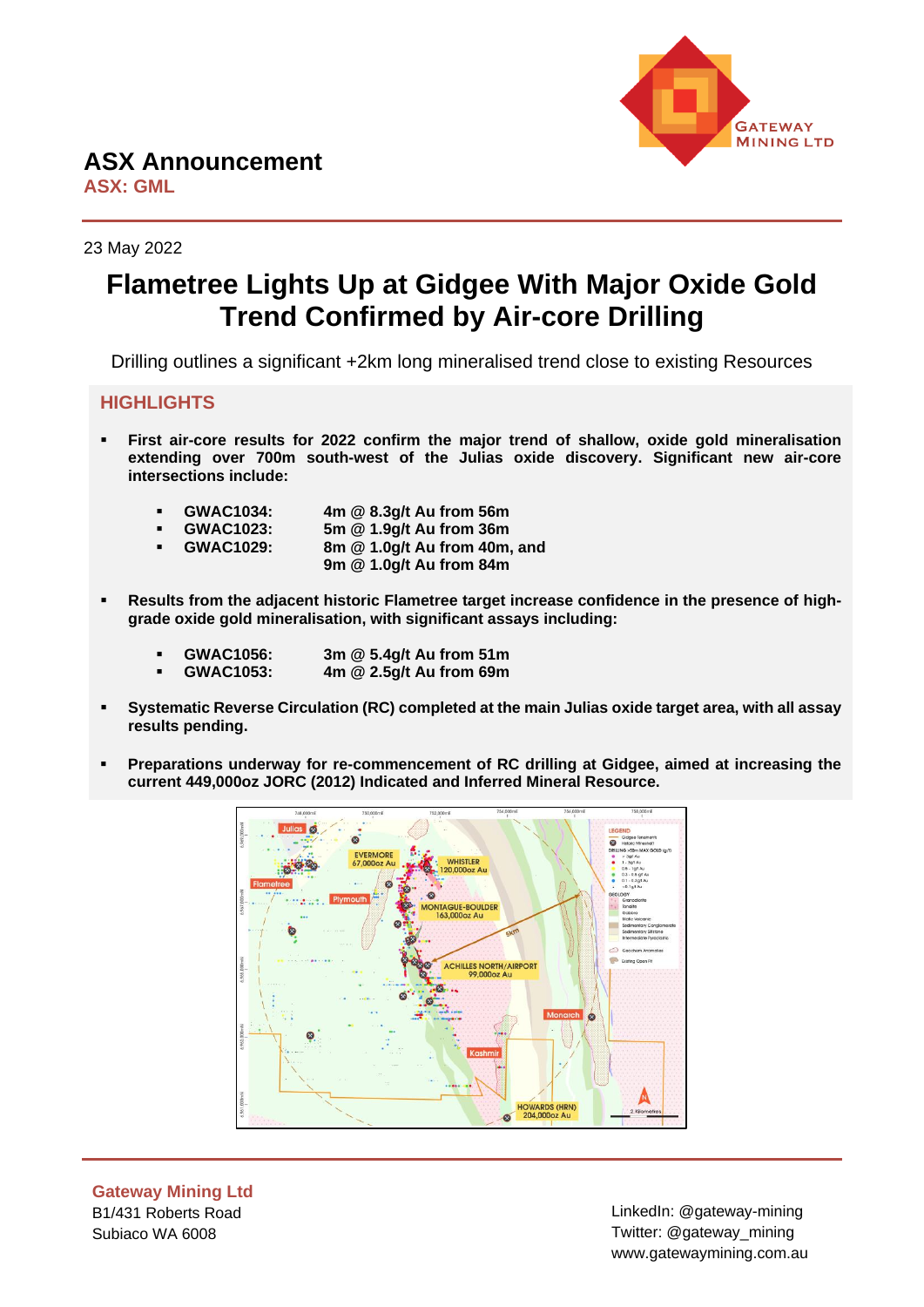

Gateway's Managing Director, Mr Mark Cossom, said: *"Our 2022 exploration field season at Gidgee is off to a flyer with air-core drilling along strike from the exciting Julias gold discovery returning significant oxide intercepts over a 700m zone to the south-west of Julias.* 

*"Together with exciting high-grade results at the adjacent Flametree target, this is emerging as a large-scale mineralised system extending over a total strike length of more than 2km – an exciting opportunity to delineate new, shallow resources and grow our overall gold inventory at Gidgee.* 

*"With results pending from recently completed systematic RC drilling at Julias and a new phase of RC drilling about to begin, shareholders can look to an exciting period of significant news-flow as we work to grow our existing 449,000oz resource and take the Gidgee Project to the next level."*

Gateway Mining Limited (ASX: GML) (**Gateway** or **Company**) is pleased to report highly encouraging initial assay results from air-core drilling completed in March 2022 at its **449,000oz<sup>1</sup> Gidgee Gold Project** located in the Murchison Region of Western Australia.

Results have been received from drilling carried out south along strike from the exciting Julias oxide gold target area, as well as the adjacent historic Flametree oxide gold target.

A total of 42 holes for 3,226m of air-core were drilled along the Julias South trend, and 34 holes for 2,833m of air-core were drilled at the Flametree target area (Figure 2) (see Table 1 and Appendix A for detail).

At Julias, mineralisation is contained in a heavily weathered sedimentary rock sequence, associated with a moderately dipping gossanous quartz-breccia fault zone. The mineralisation is present at shallow depths, as shown in the schematic cross-section Figure 3. The prospective horizon is visually distinct and has been successfully traced for over 1.2km and is open to the north-west.

This most recent round of air-core drilling successfully followed up on the previously reported air-core results, increasing the confidence on the orientation and tenor of mineralisation present. Significant results returned include:

|                | <b>GWAC1034:</b> | 4m @ 8.3g/t Au from 56m      |
|----------------|------------------|------------------------------|
|                | <b>GWAC1023:</b> | 5m @ 1.9g/t Au from 36m      |
| $\blacksquare$ | <b>GWAC1029:</b> | 8m @ 1.0g/t Au from 40m, and |
|                |                  | 9m @ 1.0g/t Au from 84m      |
|                | <b>GWAC1040:</b> | 4m @ 1.2g/t Au from 84m      |
|                | <b>GWAC1028:</b> | 7m @ 1.0g/t Au from 48m      |
|                | <b>GWAC1027:</b> | 2m @ 2.0g/t Au from 30m, and |
|                |                  | 3m @ 1.5g/t Au from 76m      |
|                | <b>GWAC1030:</b> | 4m @ 1.5g/t Au from 24m      |
|                | <b>GWAC1033:</b> | 4m @ 1.0g/t Au from 76m      |

These results are entirely consistent with previous air-core results returned the Julias South trend, including<sup>2</sup>:

| <b>GWAC0965:</b> | 24m @ 1.4g/t Au from 16m |  |
|------------------|--------------------------|--|
|                  |                          |  |

- **GWAC0961: 8m @ 1.3g/t Au from 32m**
- **GWAC0957: 4m @ 1.4g/t Au from 16m**

Importantly, these air-core programs have successfully defined an expansive zone of shallow oxide gold mineralisation over a strike length of over 700m to the south of the exciting Julias target, where recent RC drilling by Gateway has demonstrated substantial zones of high-grade, near surface gold<sup>3</sup>:

| <b>GRC762:</b><br>$\mathbf{r}$   | 11m @ 2.6g/t Au from 24m      |
|----------------------------------|-------------------------------|
| <b>GRC763:</b><br>$\mathbf{r}$   | 10m @ 3.0g/t Au from 38m, and |
|                                  | 12m @ 2.4g/t Au from 60m      |
| <b>GRC761:</b><br>$\blacksquare$ | 9m @ 3.5g/t Au from 67m       |
| <b>GRC758:</b>                   | 9m @ 3.4g/t Au from 55m       |

<sup>1</sup> 8,165,000t @ 1.7g/t u for 449,000ozs Indicated and Inferred. See ASX Release dated 14 December 2021.

<sup>2</sup> See ASX Release dated 21 October 2021.

<sup>3</sup> See ASX Release dated 27 January 2022.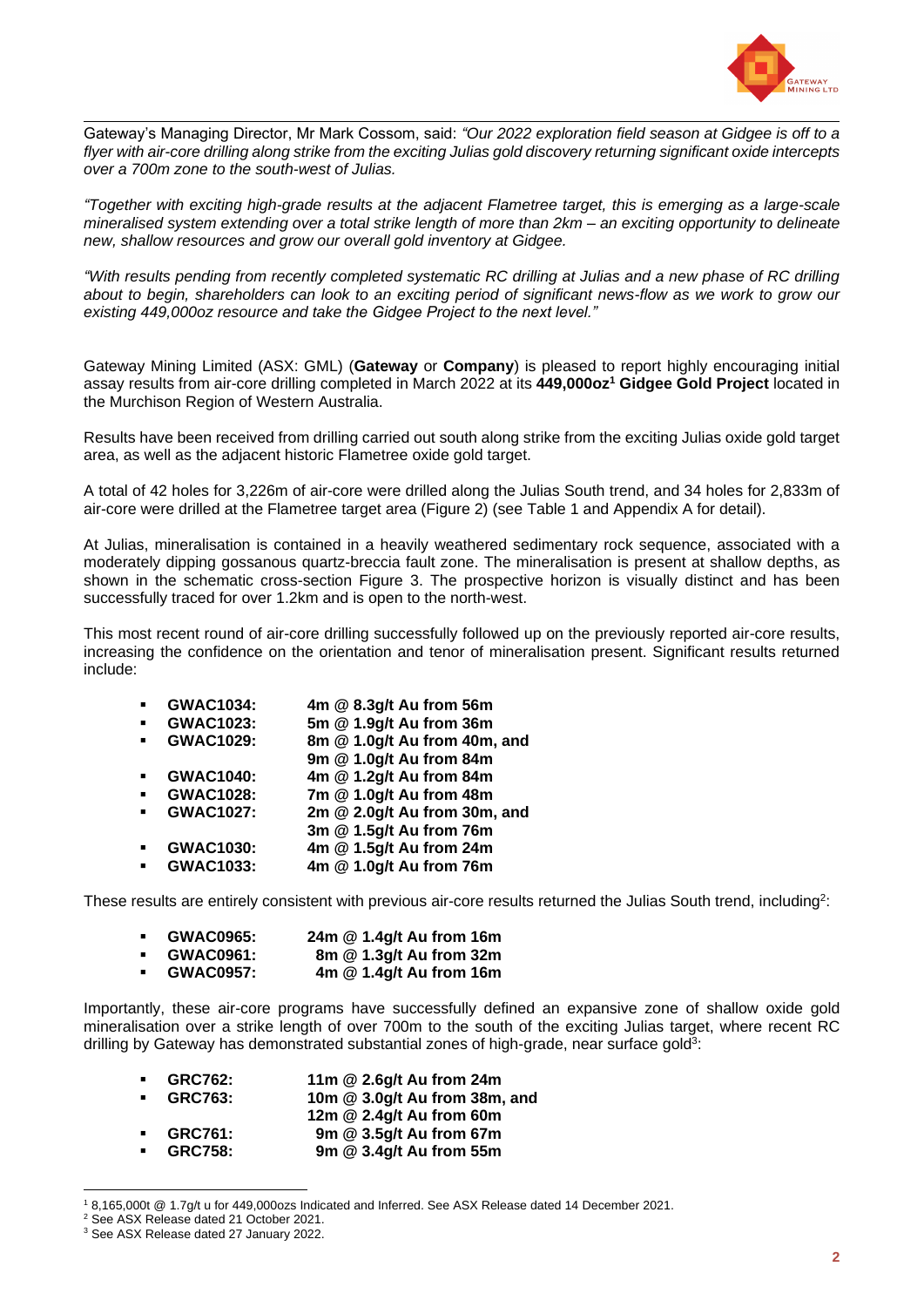

Following on from this successful air-core program and confirmation of the orientation and grade distribution of oxide gold mineralisation at Julias South, a program of RC drilling will be planned to assess the potential for delineation of a shallow oxide gold Mineral Resource.

At the adjacent Flametree target, drilling in several historic campaigns (including Gateway in early 2020) intersected several zones of high-grade oxide gold mineralisation. These historic intersections include<sup>4</sup>:

- **GWAC0267: 5m @ 10.4g/t Au from 52m**
- **GWAC0256: 4m @ 3.8g/t Au from 20m**
- **GWAC0247: 5m @ 3.8g/t Au from 23m**
- **VCRC0001: 7m @ 5.0g/t Au from 29m** ▪ **VRC031: 5m @ 7.0g/t Au from 31m**
	- **VRC048: 4m @ 4.0g/t Au from 30m**
- **VRC068: 6m @ 6.3g/t Au from 40m**
- 

Mineralisation is encountered in several horizons within the heavily oxidised profile at Flametree. Air-core drilling in this current program was aimed at confirming the orientation of mineralisation with respect to the Julias trend, as the existing drill coverage has been completed in a variety of orientations.

Several high-grade oxide intersections were returned:

- **GWAC1056: 3m @ 5.4g/t Au from 51m** ▪ **GWAC1053: 4m @ 2.5g/t Au from 69m** ▪ **GWAC1070: 9m @ 1.0g/t Au from 64m** ▪ **GWAC1073: 4m @ 1.7g/t Au from 32m**
- **GWAC1062: 4m @ 1.1g/t Au from 84m**

The intersection in GWAC1056 (**3m @ 5.4g/t Au**) was returned directly along strike from GWAC0267 (**5m @ 10.4g/t Au)** in the same orientation as the Julias South trend (Figure 1). As shown in Figure 1, there are clear gaps in the current drill pattern between Flametree and Julias South. The prevalence of significant oxide gold in this area makes this an important future drill target for further air-core drilling.

#### Additional Recently Completed Drilling

These results are the first from a significant drill campaign that was recently completed at Gidgee. This campaign comprised a 16,000m air-core program that targeted Julias South and Flametree, as well as the north-eastern extensions to Julias and several regional targets.

Results from the balance of this air-core program (approximately 9,000m) are still pending.

In addition, a significant 7,000m RC drilling program was also completed. As shown in Figure 2, a significant RC drill pattern was completed at the main Julias oxide gold target. In addition, RC drilling was completed at Kashmir extending along strike from results returned in January 2022, as well as a maiden drill campaign at the Monarch target.

All assays from RC drilling are also pending.

#### Upcoming Exploration

Preparations are underway for a major RC drill campaign across the primary target areas within 5km of the existing Mineral Resources at Gidgee.

Drill programs will initially focus on extensions of existing Resources at Evermore, Montague-Boulder and Achilles, as well as systematic testing of the eastern margin of the Montague Granodiorite for the first time. It is anticipated that further drilling will be planned to follow-up on recently completed programs, as the assay data comes to hand.

<sup>4</sup> See ASX Release dated 4 March 2020.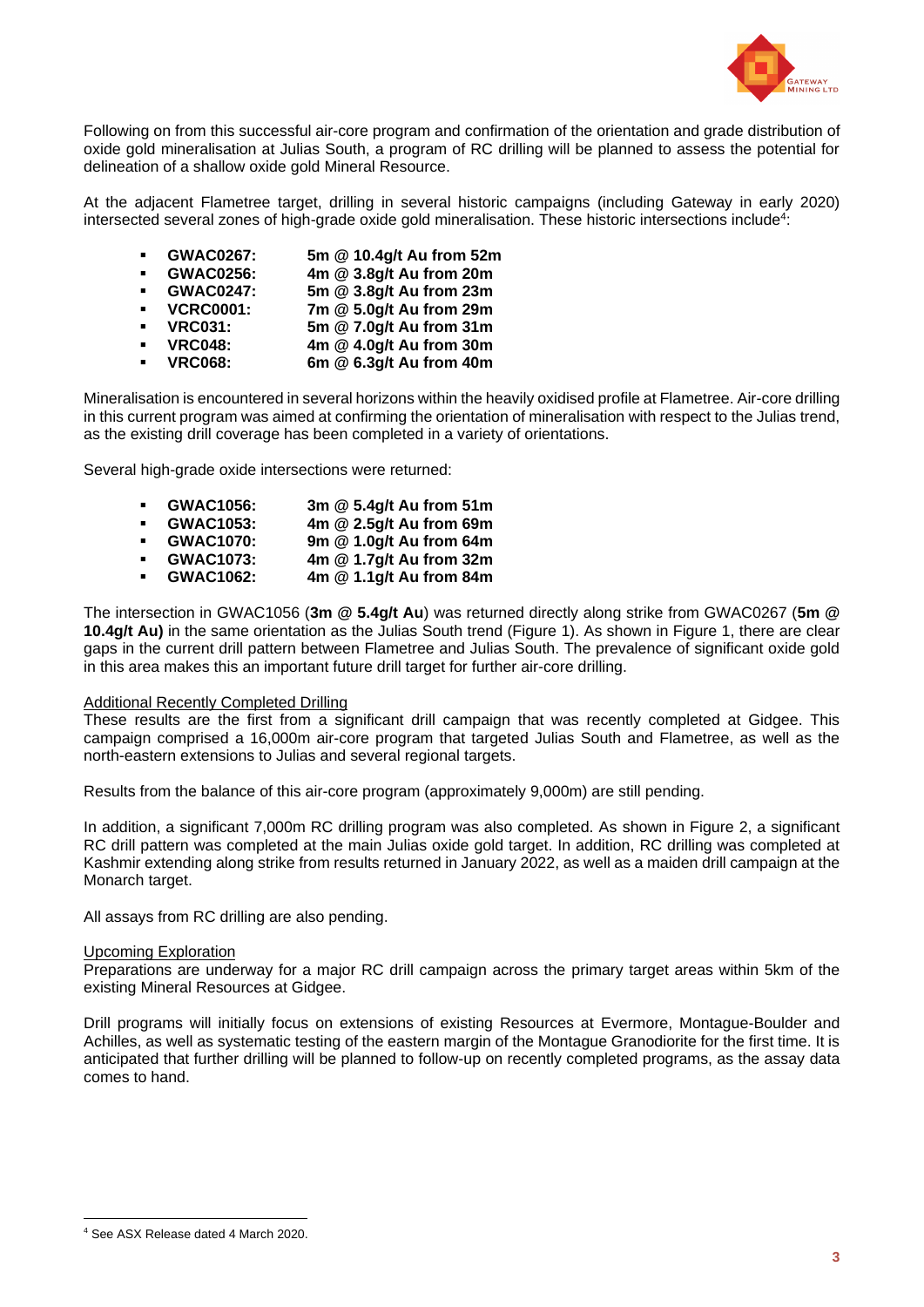



**Figure (1): Julias South-Flametree target areas with historic drilling and new air-core results. Note the +2km corridor of shallow oxide mineralisation intersected to date.**



**Figure (2): Julias South-Flametree target areas with recently completed air-core and RC drill patterns.**



**Figure (3): Julias South air-core drilling cross section 6,968,800mN. Note the shallow nature of mineralisation and depth of weathering.**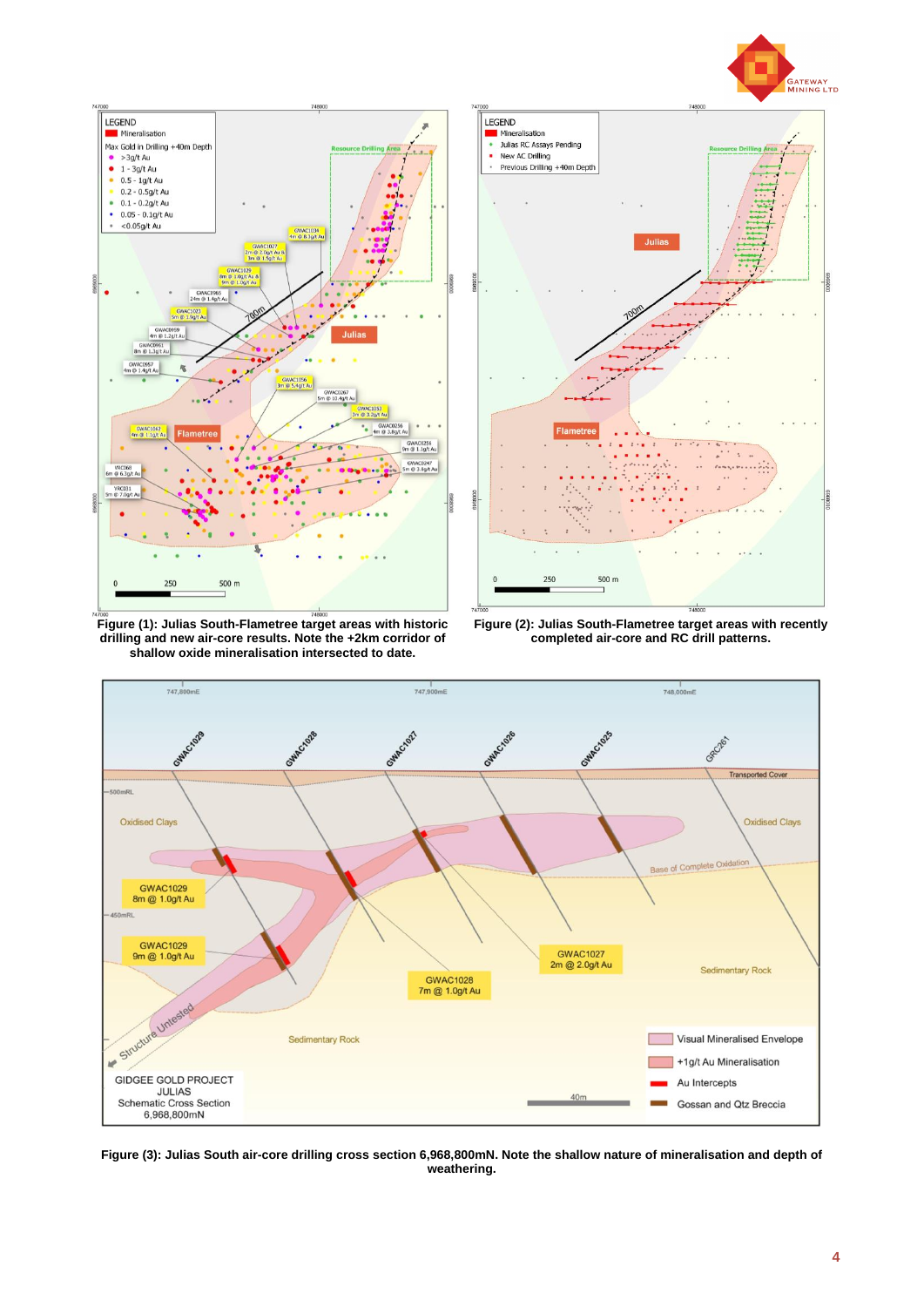

This released has been authorised by:

Mark Cossom Managing Director

### *For and on behalf of GATEWAY MINING LIMITED*

### **Competent Person Statement**

The information in this report that relates to Exploration Results or Mineral Resources is based on information compiled or reviewed by Mr Stuart Stephens who is a full-time employee of Gateway Mining Ltd and is a current Member of the Australian Institute of Geoscientists. Mr Stephens owns options in Gateway Mining Ltd. Mr Stephens has sufficient experience, which is relevant to the style of mineralisation and types of deposit under consideration and to the activities undertaken, to qualify as a Competent Person as defined in the 2012 Edition of the "Australasian Code of Reporting of Exploration Results, Mineral Resources and Ore Reserves". Mr Stephens consents to the inclusion in the report of the matters based on the information in the form and context in which it appears.

| <b>Investors</b>         | Media                 |
|--------------------------|-----------------------|
| <b>Mark Cossom</b>       | Nicholas Read         |
| <b>Managing Director</b> | <b>Read Corporate</b> |
| T: 08 6383 9969          | T: 08 9388 1474       |
| or                       |                       |
| <b>Kar Chua</b>          |                       |
| <b>Company Secretary</b> |                       |
| T: 02 8316 3998          |                       |

[Click here to subscribe to investor updates](http://eepurl.com/hHPfxr)

**Follow us on: LinkedIn: [@gateway-mining](https://www.linkedin.com/company/7726601/admin/) Twitter: [@gateway\\_mining](https://twitter.com/gateway_mining)**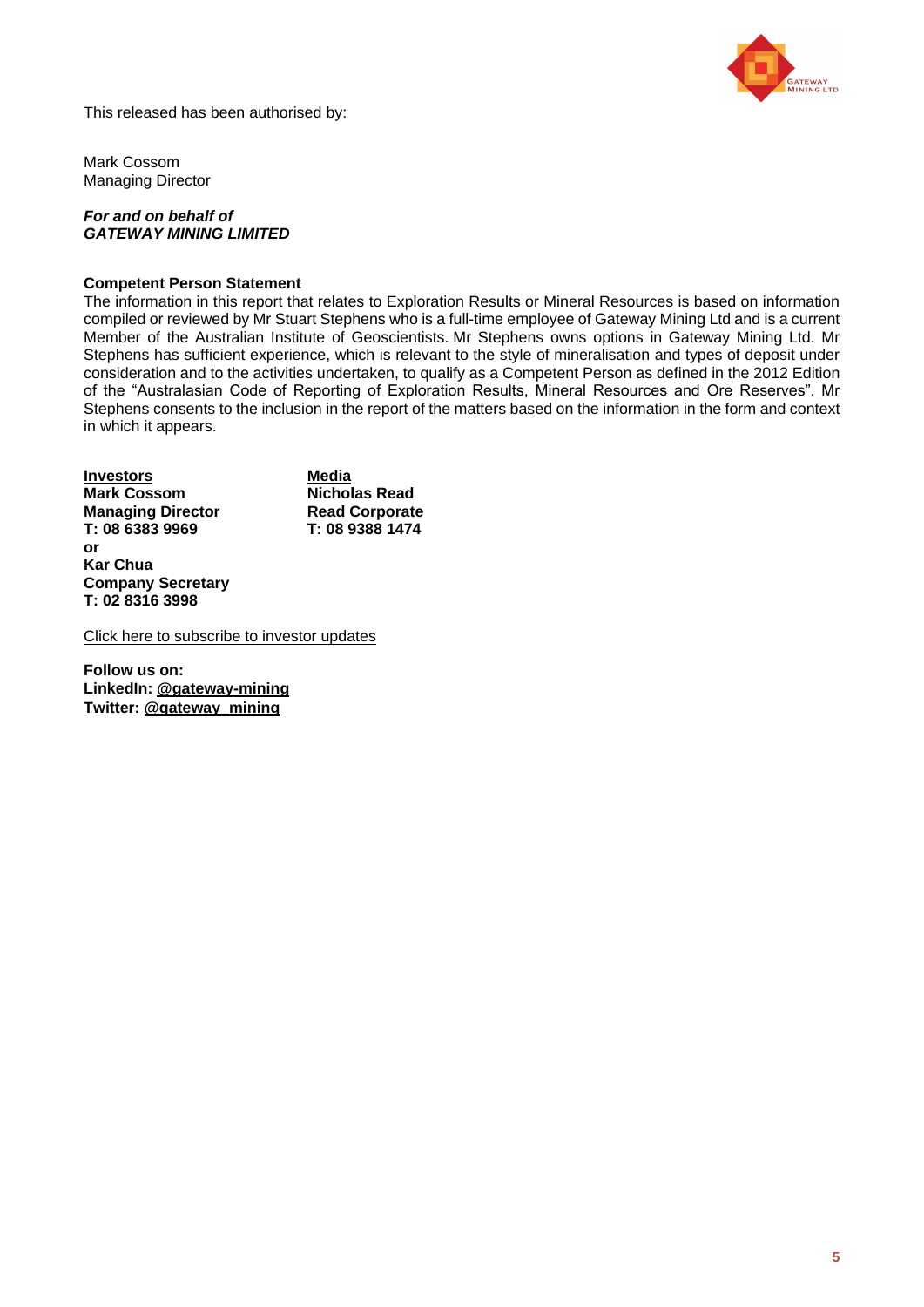

# **TABLE (1): JULIAS AC DRILLING SIGNIFICANT INTERCEPT TABLE**

| <b>Hole ID</b> | MGA_E    | MGA_N     | <b>RL</b> | Hole<br><b>Depth</b><br>(m) | Dip/Azi  | From<br>(m) | To<br>(m) | Width<br>(m)   | Au<br>(g/t) | <b>Comment</b>           |
|----------------|----------|-----------|-----------|-----------------------------|----------|-------------|-----------|----------------|-------------|--------------------------|
| GWAC1003       | 747558.6 | 6968463.3 | 505.3     | 80                          | $90/-60$ |             |           |                |             | <b>NSA</b>               |
| GWAC1004       | 747515.2 | 6968462.9 | 505.2     | 60                          | $90/-60$ |             |           |                |             | <b>NSA</b>               |
| GWAC1005       | 747481.5 | 6968461.9 | 505       | 63                          | $90/-60$ |             |           |                |             | <b>NSA</b>               |
| GWAC1006       | 747440   | 6968463.9 | 504.8     | 80                          | $90/-60$ |             |           |                |             | <b>NSA</b>               |
| GWAC1007       | 747395.4 | 6968465.5 | 504.6     | 59                          | $90/-60$ |             |           |                |             | <b>NSA</b>               |
| GWAC1008       | 747499.6 | 6968560.6 | 505.2     | 80                          | $90/-60$ | 36          | 37        | $\mathbf{1}$   | 0.6         |                          |
| GWAC1009       | 747799.7 | 6968602.8 | 506.6     | 80                          | $90/-60$ | 13          | 14        | $\mathbf{1}$   | 0.7         |                          |
|                |          |           |           |                             |          | 19          | 24        | 5              | 0.5         |                          |
| GWAC1010       | 747759.1 | 6968604   | 506.5     | 80                          | $90/-60$ |             |           |                |             | <b>NSA</b>               |
| GWAC1011       | 747718.7 | 6968600   | 506.1     | 39                          | $90/-60$ |             |           |                |             | <b>NSA</b>               |
| GWAC1012       | 747678.1 | 6968599.2 | 505.9     | 52                          | $90/-60$ |             |           |                |             | <b>NSA</b>               |
| GWAC1013       | 747640   | 6968596.7 | 505.8     | 80                          | $90/-60$ |             |           |                |             | <b>NSA</b>               |
| GWAC1014       | 747603.1 | 6968599.6 | 505.5     | 80                          | $90/-60$ | 16          | 24        | 8              | 0.6         | Including<br>1m@2.68g/t  |
| GWAC1015       | 747562.3 | 6968605.2 | 505.5     | 80                          | $90/-60$ |             |           |                |             | <b>NSA</b>               |
| GWAC1016       | 747635.7 | 6968657.9 | 505.9     | 80                          | $90/-60$ |             |           |                |             | <b>NSA</b>               |
| GWAC1017       | 747598.7 | 6968660.7 | 505.7     | 80                          | $90/-60$ |             |           |                |             | <b>NSA</b>               |
| GWAC1018       | 747897.2 | 6968700.7 | 507.1     | 40                          | $90/-60$ |             |           |                |             | <b>NSA</b>               |
| GWAC1019       | 747861.2 | 6968701.6 | 507.1     | 43                          | $90/-60$ |             |           |                |             | <b>NSA</b>               |
| GWAC1020       | 747818.3 | 6968697.3 | 507.1     | 80                          | $90/-60$ |             |           |                |             | <b>NSA</b>               |
| GWAC1021       | 747779.7 | 6968697.8 | 506.9     | 80                          | $90/-60$ | 15          | 16        | $\mathbf{1}$   | 0.7         |                          |
| GWAC1022       | 747739   | 6968698   | 506.5     | 80                          | $90/-60$ | 24          | 32        | 8              | 0.9         |                          |
| GWAC1023       | 747702.3 | 6968700.6 | 506.3     | 80                          | $90/-60$ | 36          | 41        | 5              | 1.9         |                          |
|                |          |           |           |                             |          | 54          | 55        | $\mathbf{1}$   | 0.8         |                          |
| GWAC1024       | 747661.5 | 6968701.9 | 506.1     | 90                          | $90/-60$ | 65          | 66        | $\mathbf{1}$   | 0.5         |                          |
|                |          |           |           |                             |          | 73          | 74        | $\mathbf{1}$   | 0.9         |                          |
| GWAC1025       | 747958.7 | 6968805.5 | 508.7     | 62                          | $90/-60$ | 36          | 37        | $\mathbf{1}$   | 0.5         |                          |
| GWAC1026       | 747919   | 6968804.7 | 508.5     | 74                          | $90/-60$ | 28          | 29        | $\mathbf{1}$   | 0.5         |                          |
| GWAC1027       | 747880.9 | 6968800.8 | 508.4     | 79                          | $90/-60$ | 30          | 32        | $\mathbf{2}$   | 2.0         |                          |
|                |          |           |           |                             |          | 37          | 38        | $\mathbf{1}$   | 0.6         |                          |
|                |          |           |           |                             |          | 44          | 45        | $\mathbf{1}$   | 0.7         |                          |
|                |          |           |           |                             |          | 47          | 48        | $\mathbf{1}$   | 0.6         |                          |
|                |          |           |           |                             |          | 76          | 79        | 3              | 1.5         |                          |
| GWAC1028       | 747841   | 6968798.9 | 508.6     | 80                          | $90/-60$ | 48          | 55        | $\overline{ }$ | 1.0         |                          |
| GWAC1029       | 747795.8 | 6968801.1 | 508.8     | 99                          | $90/-60$ | 40          | 48        | 8              | 1.0         |                          |
|                |          |           |           |                             |          | 77          | 78        | $\mathbf{1}$   | 0.5         |                          |
|                |          |           |           |                             |          | 84          | 93        | 9              | 1.0         |                          |
| GWAC1030       | 748139.8 | 6968897.4 | 511.5     | 80                          | $90/-60$ | 24          | 28        | 4              | 1.5         |                          |
| GWAC1031       | 748100.9 | 6968899.6 | 511.6     | 80                          | $90/-60$ |             |           |                |             | <b>NSA</b>               |
| GWAC1032       | 748058.3 | 6968903.3 | 511.2     | 80                          | $90/-60$ | 56          | 60        | 4              | 0.6         |                          |
| GWAC1033       | 748020.2 | 6968901.7 | 510.7     | 80                          | $90/-60$ | 76          | 80        | 4              | 1.0         | mineralisation<br>at EOH |
| GWAC1034       | 747978.7 | 6968900.7 | 510.2     | 81                          | $90/-60$ | 56          | 60        | 4              | 8.3         | Including<br>3m@11g/t    |
|                |          |           |           |                             |          | 76          | 80        | 4              | 0.5         |                          |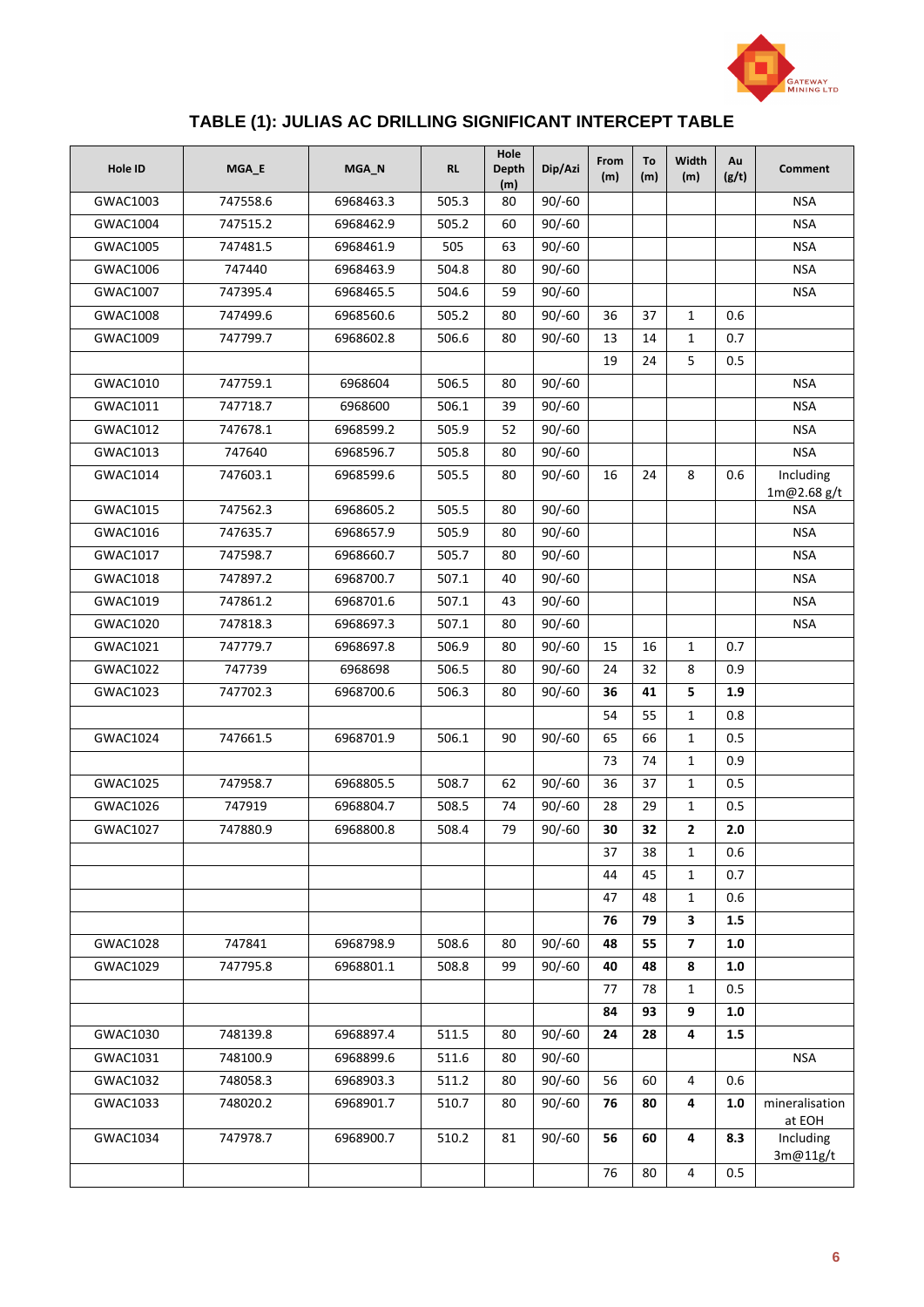

| GWAC1035 | 747938.8 | 6968900.9 | 509.9 | 90  | $90/-60$ | 56 | 60 | 4            | 0.7   |                        |
|----------|----------|-----------|-------|-----|----------|----|----|--------------|-------|------------------------|
| GWAC1036 | 747899.3 | 6968901.8 | 509.6 | 80  | $90/-60$ |    |    |              |       | <b>NSA</b>             |
| GWAC1037 | 748300.4 | 6969001.5 | 508.7 | 87  | $90/-60$ |    |    |              |       | <b>NSA</b>             |
| GWAC1038 | 748261   | 6968998.5 | 508.9 | 88  | $90/-60$ |    |    |              |       | <b>NSA</b>             |
| GWAC1039 | 748223.9 | 6969000.6 | 509.8 | 90  | $90/-60$ | 8  | 12 | 4            | 0.5   |                        |
|          |          |           |       |     |          | 32 | 36 | 4            | 0.7   |                        |
| GWAC1040 | 748179.6 | 6968997.1 | 510.9 | 90  | $90/-60$ | 84 | 88 | 4            | $1.2$ |                        |
| GWAC1041 | 748139.5 | 6968999   | 511   | 80  | $90/-60$ | 56 | 64 | 8            | 0.5   |                        |
| GWAC1042 | 748099.7 | 6968995.8 | 511.1 | 80  | $90/-60$ |    |    |              |       | <b>NSA</b>             |
| GWAC1043 | 748060.3 | 6968997.4 | 511   | 90  | $90/-60$ |    |    |              |       | <b>NSA</b>             |
| GWAC1044 | 748020.2 | 6968998.4 | 510.6 | 90  | $90/-60$ |    |    |              |       | <b>NSA</b>             |
| GWAC1045 | 747773.5 | 6968305.6 | 505.9 | 80  | $0/-90$  |    |    |              |       | <b>NSA</b>             |
| GWAC1046 | 747723.6 | 6968303.5 | 505.8 | 80  | $0/-90$  |    |    |              |       | <b>NSA</b>             |
| GWAC1047 | 747672.9 | 6968304.6 | 505.6 | 80  | $0/-90$  |    |    |              |       | <b>NSA</b>             |
| GWAC1048 | 747625.8 | 6968301.8 | 505.5 | 80  | $0/-90$  | 68 | 80 | 12           | 0.6   |                        |
| GWAC1049 | 747749.5 | 6968250.8 | 505.7 | 80  | $0/-90$  | 74 | 80 | 6            | 0.7   |                        |
| GWAC1050 | 747647   | 6968249.4 | 505.5 | 78  | $0/-90$  |    |    |              |       | <b>NSA</b>             |
| GWAC1051 | 747551.9 | 6968249.2 | 505.1 | 80  | $0/-90$  |    |    |              |       | NSA                    |
| GWAC1052 | 747822.9 | 6968206.5 | 505.7 | 78  | $0/-90$  | 33 | 34 | 1            | 1.0   |                        |
| GWAC1053 | 747774.3 | 6968201.8 | 505.7 | 81  | $0/-90$  | 69 | 73 | 4            | 2.5   | Including<br>3m@3.2g/t |
| GWAC1054 | 747723.2 | 6968204.1 | 505.6 | 80  | $0/-90$  |    |    |              |       | NSA                    |
| GWAC1055 | 747673.4 | 6968204.5 | 505.4 | 78  | $0/-90$  |    |    |              |       | <b>NSA</b>             |
| GWAC1056 | 747622.3 | 6968199   | 505.3 | 78  | $0/-90$  | 51 | 54 | 3            | 5.4   |                        |
| GWAC1057 | 747868.4 | 6968104.2 | 505.7 | 78  | $0/-90$  |    |    |              |       | <b>NSA</b>             |
| GWAC1058 | 747818.5 | 6968103.6 | 505.6 | 78  | $0/-90$  |    |    |              |       | <b>NSA</b>             |
| GWAC1059 | 747722.2 | 6968104.5 | 505.4 | 77  | $0/-90$  |    |    |              |       | <b>NSA</b>             |
| GWAC1060 | 747621.9 | 6968100.2 | 505.1 | 80  | $0/-90$  |    |    |              |       | <b>NSA</b>             |
| GWAC1061 | 747574.5 | 6968100.8 | 505   | 99  | $0/-90$  | 81 | 82 | $\mathbf{1}$ | 0.7   |                        |
| GWAC1062 | 747519.2 | 6968102.9 | 504.8 | 96  | $0/-90$  | 84 | 88 | 4            | 1.1   |                        |
| GWAC1063 | 747472.8 | 6968103.4 | 504.7 | 99  | $0/-90$  | 52 | 56 | 4            | 0.5   |                        |
|          |          |           |       |     |          | 72 | 76 | 4            | 0.6   |                        |
|          |          |           |       |     |          | 92 | 93 | $\mathbf{1}$ | 0.7   |                        |
| GWAC1064 | 747421.8 | 6968102.4 | 504.5 | 105 | $0/-90$  | 96 | 99 | 3            | 0.5   |                        |
| GWAC1065 | 747373.2 | 6968101   | 504.4 | 99  | $0/-90$  | 57 | 58 | 1            | 1.7   |                        |
|          |          |           |       |     |          | 67 | 68 | $\mathbf{1}$ | 1.0   |                        |
| GWAC1066 | 747947.4 | 6968049.5 | 505.8 | 84  | $0/-90$  |    |    |              |       | <b>NSA</b>             |
| GWAC1067 | 747846.4 | 6968050   | 505.6 | 80  | $0/-90$  | 24 | 32 | 8            | 0.5   |                        |
| GWAC1068 | 747745.4 | 6968047.6 | 505.3 | 80  | $0/-90$  |    |    |              |       | <b>NSA</b>             |
| GWAC1069 | 747648.7 | 6968047.3 | 505.1 | 80  | $0/-90$  | 44 | 52 | 8            | 0.7   |                        |
| GWAC1070 | 747549.4 | 6968048.6 | 504.8 | 105 | $0/-90$  | 64 | 73 | 9            | 1.0   |                        |
| GWAC1071 | 747699.9 | 6967996.5 | 505.2 | 80  | $0/-90$  |    |    |              |       | <b>NSA</b>             |
| GWAC1072 | 747748.3 | 6968001.1 | 505.3 | 80  | $0/-90$  |    |    |              |       | <b>NSA</b>             |
| GWAC1073 | 747801.9 | 6968004.6 | 505.4 | 80  | $0/-90$  | 32 | 36 | 4            | 1.7   |                        |
| GWAC1074 | 747874.2 | 6968000.6 | 505.6 | 80  | $0/-90$  |    |    |              |       | NSA                    |
| GWAC1075 | 747927.5 | 6968000.6 | 505.7 | 80  | $0/-90$  |    |    |              |       | NSA                    |
| GWAC1076 | 747843.9 | 6967951   | 505.5 | 80  | $0/-90$  |    |    |              |       | <b>NSA</b>             |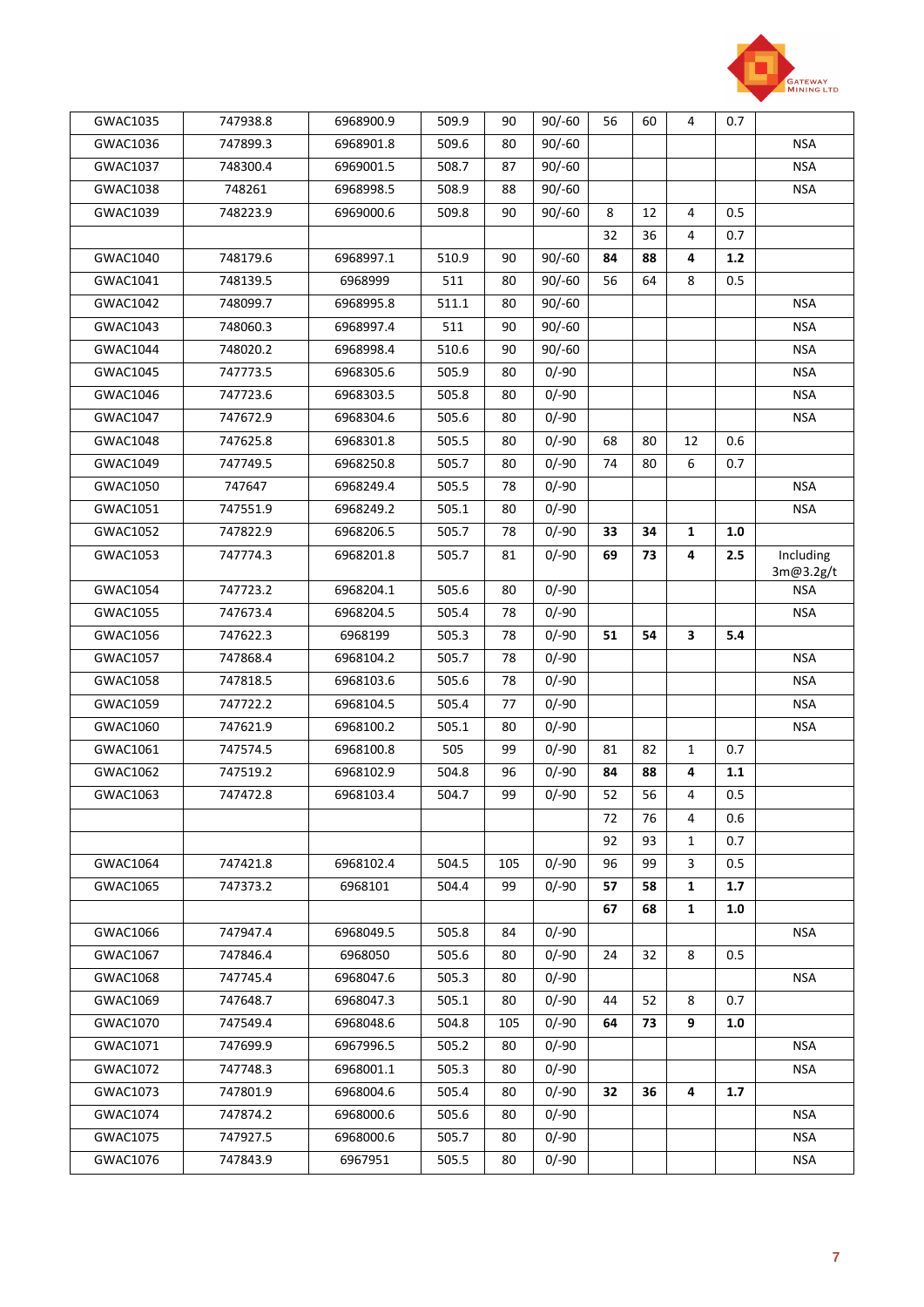

| GWAC1077 | 747926   | 6967902.8 | 505.5 | 80 | $0/-90$ |  |  | <b>NSA</b> |
|----------|----------|-----------|-------|----|---------|--|--|------------|
| GWAC1078 | 747876.3 | 6967898.2 | 505.5 | 80 | $0/-90$ |  |  | <b>NSA</b> |

**Notes:**

- All coordinates located in MGA (GDA94) Zone 50 by DGPS. Azimuth is magnetic degrees
- Samples are either 4m scooped composites or individual 1min length
- Significant intersections are calculated based on a minimum of 1m greater than 0.5g/t Au with a maximum of 4m of internal dilution
- Au assayed by 50g Fire Assay with AAS finish at ALS Laboratories Kalgoorlie and Perth
- NSA No Significant Assay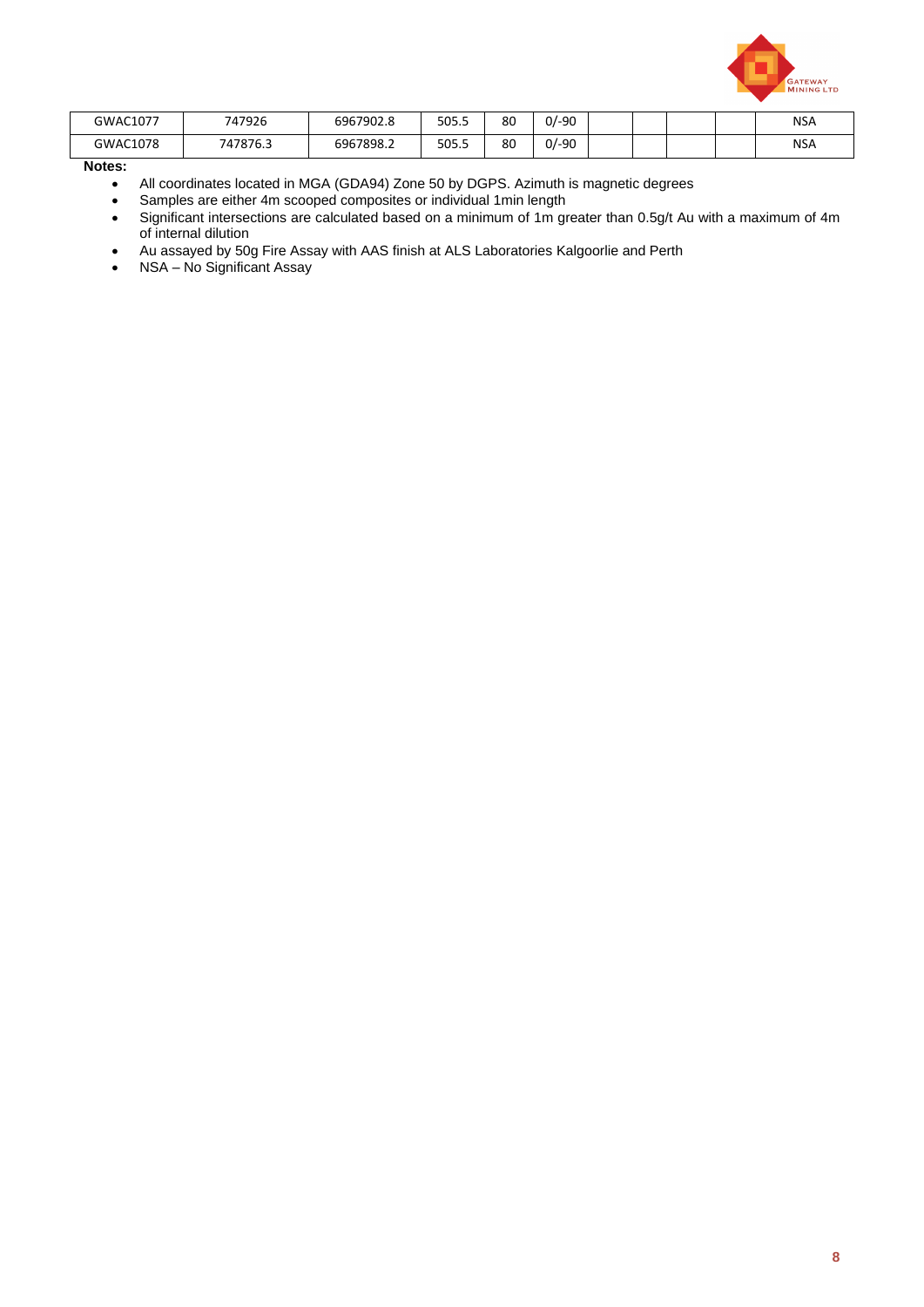

**APPENDIX (1)**

## **About the Gidgee Gold Project**



**Gidgee Gold Project Tenement Location Diagram**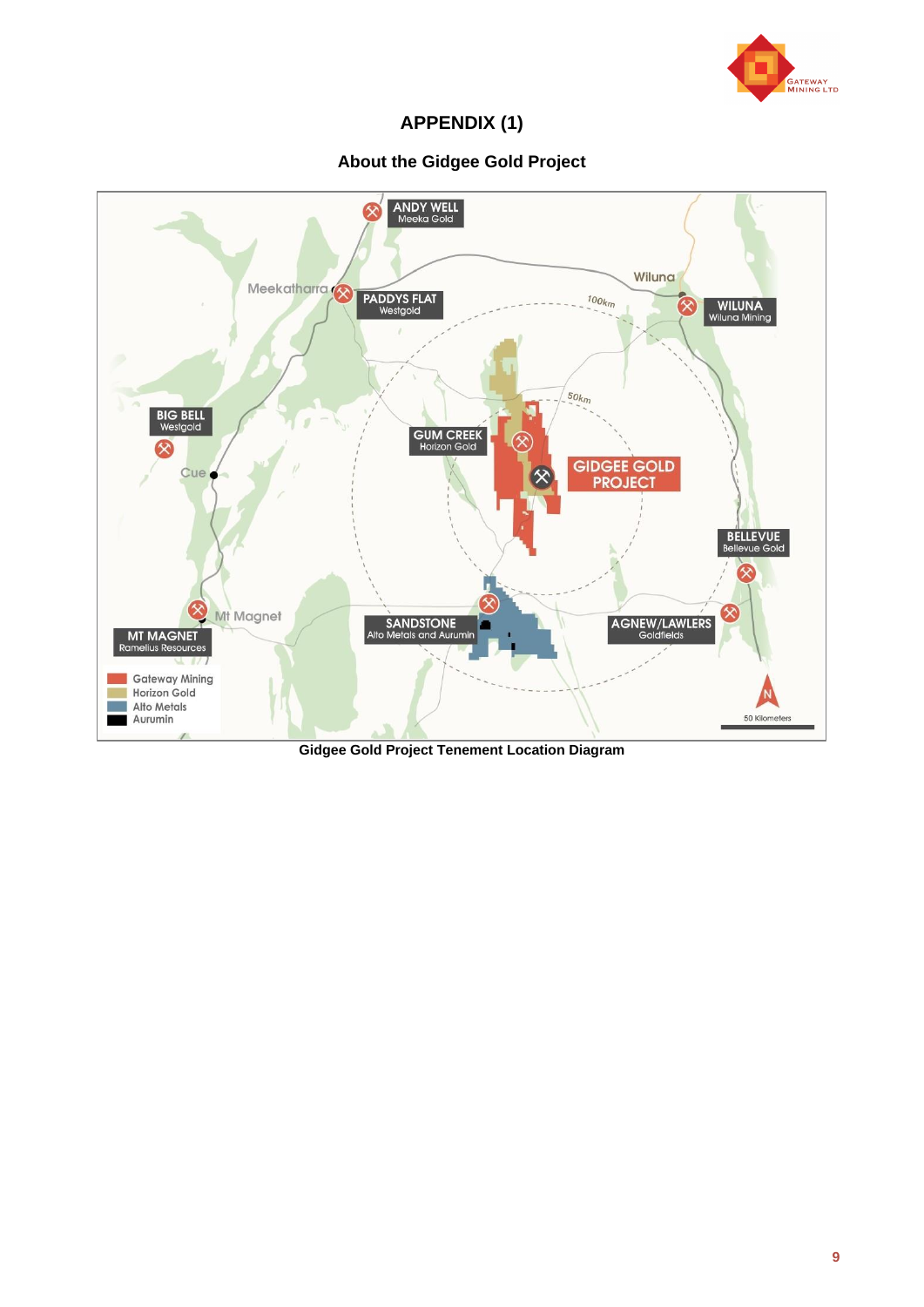### **APPENDIX (2): JULIAS DRILLING NOVEMBER 2021 JORC Code, 2012 Edition Table 1**

### **Section 1 Sampling Techniques and Data**

*(Criteria in this section apply to all succeeding sections)*

| <b>Criteria</b>                    | <b>JORC Code explanation</b>                                                                                                                                                                                                                                                                                                                                                                                                                                                                    | <b>Commentary</b>                                                                                                                                                                                                                                                                                         |
|------------------------------------|-------------------------------------------------------------------------------------------------------------------------------------------------------------------------------------------------------------------------------------------------------------------------------------------------------------------------------------------------------------------------------------------------------------------------------------------------------------------------------------------------|-----------------------------------------------------------------------------------------------------------------------------------------------------------------------------------------------------------------------------------------------------------------------------------------------------------|
| <b>Sampling</b><br>techniques      | Nature and quality of sampling (e.g. cut channels, random chips, or specific<br>$\bullet$<br>specialised industry standard measurement tools appropriate to the minerals<br>under investigation, such as down hole gamma sondes, or handheld XRF<br>instruments, etc.). These examples should not be taken as limiting the broad<br>meaning of sampling.                                                                                                                                        | Air-core drill hole samples were collected by either nominal 4m composite or<br>as 1m individual samples collected via spear method from 1m bulk samples.<br>End of hole samples were collected as separate 1m spear sample.<br>The bulk reject from the sample was dumped into neat piles on the ground. |
|                                    | Include reference to measures taken to ensure sample representivity and the<br>appropriate calibration of any measurement tools or systems used.                                                                                                                                                                                                                                                                                                                                                | Field duplicates were collected at a ratio of 1:50 and collected at the same time<br>as the original sample. OREAS certified reference material (CRM) was inserted                                                                                                                                        |
|                                    | Aspects of the determination of mineralisation that are Material to the Public<br>$\bullet$<br>Report.                                                                                                                                                                                                                                                                                                                                                                                          | at a ratio of 1:50. The grade ranges of the CRM's were selected based on<br>grade populations and economic grade ranges.                                                                                                                                                                                  |
|                                    | In cases where 'industry standard' work has been done this would be relatively<br>simple (e.g. 'reverse circulation drilling was used to obtain 1 m samples from<br>which 3 kg was pulverized to produce a 30 g charge for fire assay'). In other<br>cases more explanation may be required, such as where there is coarse gold<br>that has inherent sampling problems. Unusual commodities or mineralisation<br>types (e.g. submarine nodules) may warrant disclosure of detailed information. |                                                                                                                                                                                                                                                                                                           |
| <b>Drilling</b><br>techniques      | Drill type (e.g. core, reverse circulation, open-hole hammer, rotary air blast,<br>$\bullet$<br>auger, Bangka, sonic, etc.) and details (e.g. core diameter, triple or standard<br>tube, depth of diamond tails, face-sampling bit or other type, whether core is<br>oriented and if so, by what method, etc.).                                                                                                                                                                                 | Air-core - Bostech Drilling drill rig was used. The rig consisted of a custom built<br>truck mounted air-core rig with 700cfm x 350psi on board compressor.                                                                                                                                               |
| <b>Drill</b><br>sample<br>recovery | Method of recording and assessing core and chip sample recoveries and<br>results assessed.                                                                                                                                                                                                                                                                                                                                                                                                      | During the air-core sample collection process, the sample sizes were visually<br>inspected to assess drill recoveries.                                                                                                                                                                                    |
|                                    | Measures taken to maximize sample recovery and ensure representative<br>nature of the samples.                                                                                                                                                                                                                                                                                                                                                                                                  | The majority of samples were of good quality with ground water having minimal<br>effect on sample quality or recovery.                                                                                                                                                                                    |
|                                    | Whether a relationship exists between sample recovery and grade and whether<br>sample bias may have occurred due to preferential loss/gain of fine/coarse                                                                                                                                                                                                                                                                                                                                       | From the collection of recovery data, no identifiable bias exists.                                                                                                                                                                                                                                        |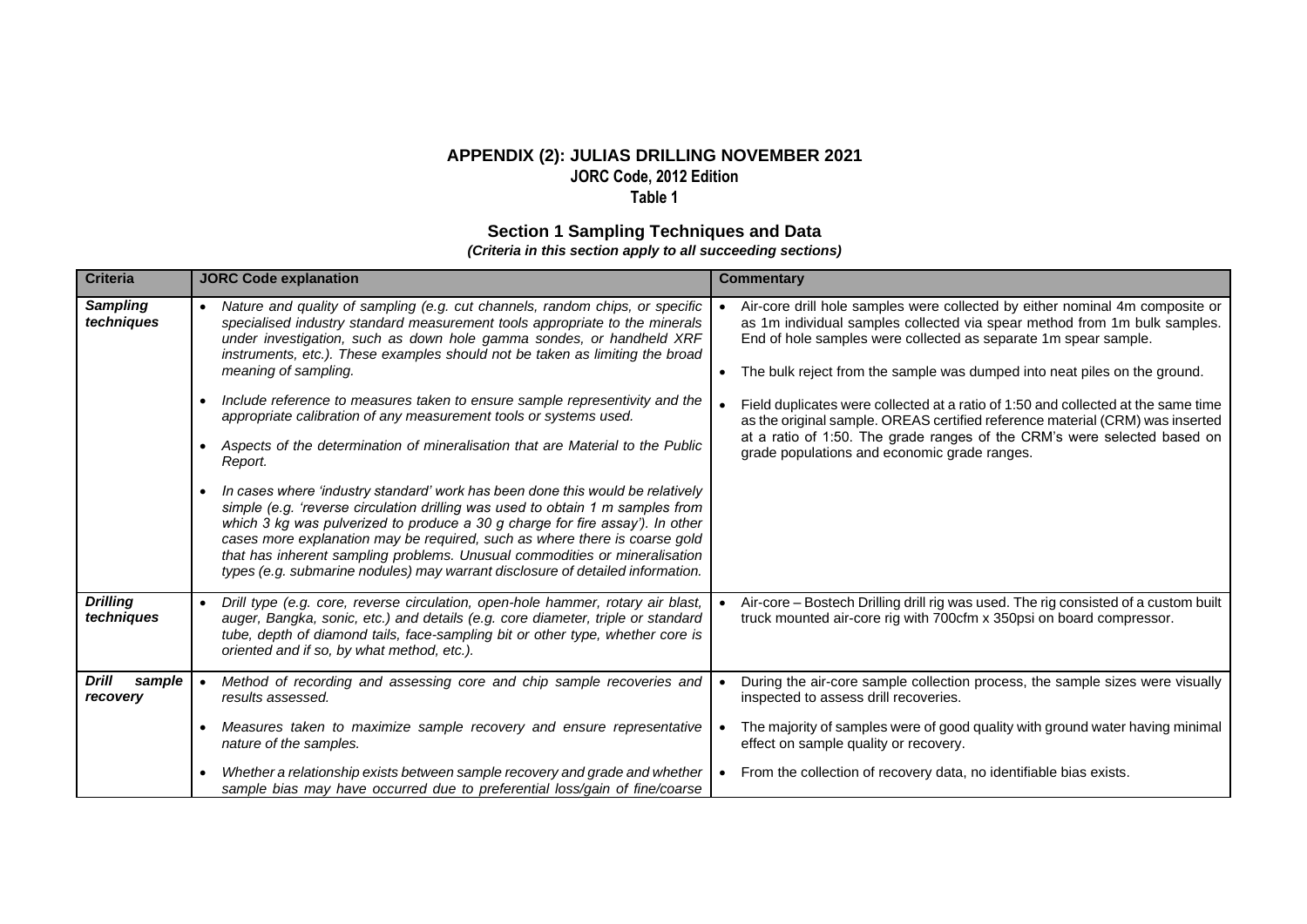| <b>Criteria</b>                                                   | <b>JORC Code explanation</b>                                                                                                                                                                                                                                                                                                                                                                                                                                                                                                                                                                                                                                                                       | <b>Commentary</b>                                                                                                                                                                                                                                                                                                                                                                                                                                                                                                                                                                                                                                                                                                                                                                                                                                                                                                                                      |  |  |  |  |
|-------------------------------------------------------------------|----------------------------------------------------------------------------------------------------------------------------------------------------------------------------------------------------------------------------------------------------------------------------------------------------------------------------------------------------------------------------------------------------------------------------------------------------------------------------------------------------------------------------------------------------------------------------------------------------------------------------------------------------------------------------------------------------|--------------------------------------------------------------------------------------------------------------------------------------------------------------------------------------------------------------------------------------------------------------------------------------------------------------------------------------------------------------------------------------------------------------------------------------------------------------------------------------------------------------------------------------------------------------------------------------------------------------------------------------------------------------------------------------------------------------------------------------------------------------------------------------------------------------------------------------------------------------------------------------------------------------------------------------------------------|--|--|--|--|
|                                                                   | material.                                                                                                                                                                                                                                                                                                                                                                                                                                                                                                                                                                                                                                                                                          |                                                                                                                                                                                                                                                                                                                                                                                                                                                                                                                                                                                                                                                                                                                                                                                                                                                                                                                                                        |  |  |  |  |
| Logging                                                           | Whether core and chip samples have been geologically and geotechnically<br>logged to a level of detail to support appropriate Mineral Resource estimation,<br>mining studies and metallurgical studies.<br>Whether logging is qualitative or quantitative in nature. Core (or costean,<br>channel, etc.) photography.<br>The total length and percentage of the relevant intersections logged.                                                                                                                                                                                                                                                                                                     | Air-core bottom of hole chips were washed and stored in chip trays for each<br>hole.<br>• Chips were visually inspected and logged to record lithology, weathering,<br>alteration, mineralisation, veining and structure.<br>Data on rock type, deformation, colour, structure, alteration, veining,<br>mineralisation and oxidation state were recorded.<br>• Logging is both qualitative and quantitative in nature.                                                                                                                                                                                                                                                                                                                                                                                                                                                                                                                                 |  |  |  |  |
| Sub-sampling<br><b>Techniques</b><br>sample<br>and<br>preparation | • If core, whether cut or sawn and whether quarter, half or all core taken.<br>If non-core, whether riffled, tube sampled, rotary split, etc. and whether<br>$\bullet$<br>sampled wet or dry.<br>• For all sample types, the nature, quality and appropriateness of the sample<br>preparation technique.<br>Quality control procedures adopted for all sub-sampling stages to maximise<br>representivity of samples.<br>Measures taken to ensure that the sampling is representative of the in situ<br>material collected, including for instance results for field duplicate/second-half<br>sampling.<br>Whether sample sizes are appropriate to the grain size of the material being<br>sampled. | Samples were spear sampled from 1m bulk sample and combined into a<br>nominal 4m composite sample or sampled as individual 1m samples. The End<br>of hole sample was collected as a 1m spear sample.<br>• The QC procedure adopted through the process includes:<br>Field duplicates were collected at a rate of 1: 50, these were collected during<br>RC drilling at the same time as the primary sample.<br>• OREAS certified material (CRM) was inserted at a rate of 1:50, the grade<br>ranges of the CRM's were selected based on grade populations.<br>2-3kgs of sample was submitted to the laboratory.<br>$\bullet$<br>• Samples oven dried then pulverized in LM5 mills to 85% passing 75 micron.<br>All samples were analysed for Au using the Au-AA26 technique which is a 50g<br>lead collection fire assay. End of hole samples were also analysed for a 61<br>element multi-element analysis via 4-acid digest and ICP-MS determination. |  |  |  |  |
| Quality<br>οf<br>assay<br>data<br>and<br>Laboratory<br>tests      | The nature, quality and appropriateness of the assaying and laboratory<br>procedures used and whether the technique is considered partial or total.<br>For geophysical tools, spectrometers, handheld XRF instruments, etc., the<br>$\bullet$<br>parameters used in determining the analysis including instrument make and<br>model, reading times, calibrations factors applied and their derivation, etc.<br>Nature of quality control procedures adopted (e.g. standards, blanks,<br>duplicates, external laboratory checks) and whether acceptable levels of<br>accuracy (i.e. lack of bias) and precision have been established.                                                              | Drill samples were submitted to ALS (Perth). All samples were analysed by a<br>50g fire assay (AAS finish) which is a total digest assay technique.<br>RC Field duplicates were collected at a rate of 1:50 with CRM's inserted at a<br>$\bullet$<br>rate of 1:50 also. The grade ranges of the CRM's were selected based on grade<br>populations.                                                                                                                                                                                                                                                                                                                                                                                                                                                                                                                                                                                                     |  |  |  |  |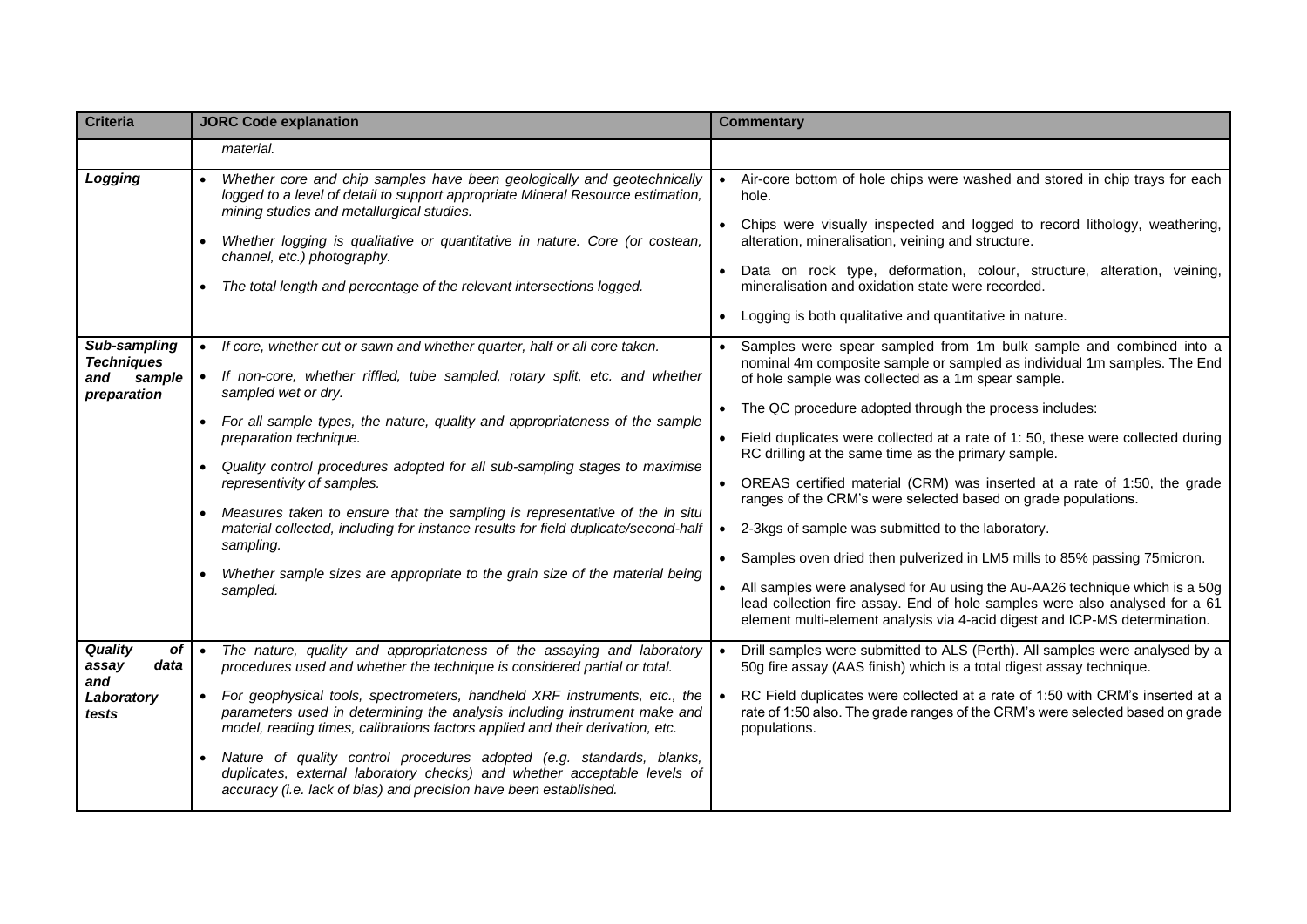| <b>Criteria</b>                                     |           | <b>JORC Code explanation</b>                                                                                                                                                                                                       |           | <b>Commentary</b>                                                                                                                                                                                                                              |
|-----------------------------------------------------|-----------|------------------------------------------------------------------------------------------------------------------------------------------------------------------------------------------------------------------------------------|-----------|------------------------------------------------------------------------------------------------------------------------------------------------------------------------------------------------------------------------------------------------|
| Verification of<br>sampling and                     | $\bullet$ | The verification of significant intersections by either independent or alternative<br>company personnel.                                                                                                                           | $\bullet$ | Drilling results are cross checked by company geologists.                                                                                                                                                                                      |
| assaying                                            |           | The use of twinned holes.                                                                                                                                                                                                          |           | Data is recorded digitally at the project within MicroMine Geobank software,<br>assay results are received digitally.                                                                                                                          |
|                                                     |           | Documentation of primary data, data entry procedures, data verification, data<br>storage (physical and electronic) protocols.                                                                                                      |           | All data is stored within DataShed SQL Database.                                                                                                                                                                                               |
|                                                     | $\bullet$ | Discuss any adjustment to assay data.                                                                                                                                                                                              |           |                                                                                                                                                                                                                                                |
| Location<br>οf<br>data points                       |           | Accuracy and quality of surveys used to locate drill holes (collar and down-hole<br>surveys), trenches, mine workings and other locations used in Mineral<br>Resource estimation.                                                  |           | Drill hole location is initially recorded with a handheld Garmin GPS (+/-3m).<br>Definitive hole locations are determined at the end of the program by surveyor<br>pick-up utilising RTK-DGPS. All holes are located in MGA (1994) -Zone 50.   |
|                                                     | $\bullet$ | Specification of the grid system used.                                                                                                                                                                                             |           | Hole dips are determined at the collar by clinometer, with no down-hole surveys<br>collected                                                                                                                                                   |
|                                                     | $\bullet$ | Quality and adequacy of topographic control.                                                                                                                                                                                       |           |                                                                                                                                                                                                                                                |
| spacing<br>Data<br>and                              | $\bullet$ | Data spacing for reporting of Exploration Results.                                                                                                                                                                                 |           | Refer to tables within text for data spacing.<br>Holes drilled within this program are not considered to be of suitable data                                                                                                                   |
| distribution                                        |           | Whether the data spacing and distribution is sufficient to establish the degree<br>of geological and grade continuity appropriate for the Mineral Resource and<br>Ore Reserve estimation procedure(s) and classifications applied. |           | spacing for use in a Resource estimation.                                                                                                                                                                                                      |
|                                                     |           | Whether sample compositing has been applied.                                                                                                                                                                                       |           |                                                                                                                                                                                                                                                |
| Orientation of<br>data in relation<br>to geological |           | Whether the orientation of sampling achieves unbiased sampling of possible<br>structures and the extent to which this is known, considering the deposit type.                                                                      |           | The drilling was orientated perpendicular to the perceived strike of the<br>mineralised structures, with holes drilled to the east. Inclined holes (-60°) are<br>considered to be appropriate to the dip of the mineralised structure creating |
| structure                                           | $\bullet$ | If the relationship between the drilling orientation and the orientation of key<br>mineralised structures is considered to have introduced a sampling bias, this<br>should be assessed and reported if material.                   |           | minimal sampling bias.                                                                                                                                                                                                                         |
| <b>Sample</b><br>security                           | $\bullet$ | The measures taken to ensure sample security.                                                                                                                                                                                      |           | Calico samples are sealed into green/poly weave bags and cable tied. These<br>are then sealed in bulka bags and transported to the laboratory in Perth by<br>company staff or contractors or established freight companies.                    |
| <b>Audits</b><br>or<br>reviews                      |           | The results of any audits or reviews of sampling techniques and data.                                                                                                                                                              |           | • Drilling results are cross checked by company geologists.                                                                                                                                                                                    |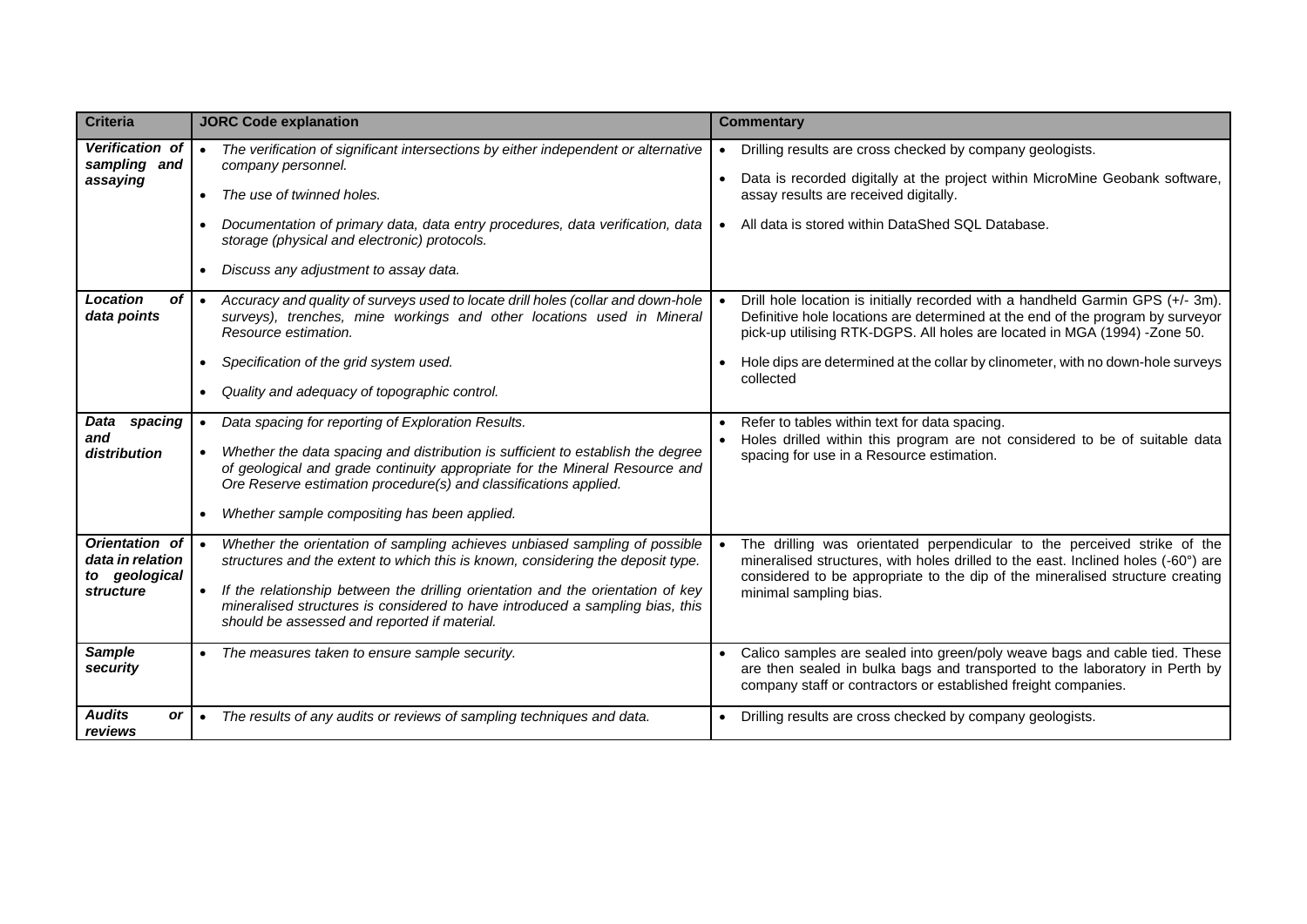# **Section 2 Reporting of Exploration Results**

### **(Criteria listed in the preceding section also apply to this section.)**

| <b>Criteria</b>                                            | <b>JORC Code explanation</b>                                                                                                                                                                                                                                                                       | <b>Commentary</b>                                                                                                                                                                                                                                                                                                                                                                                                                                                                                                                                                                                                                                                                                                                                                                                                                                           |
|------------------------------------------------------------|----------------------------------------------------------------------------------------------------------------------------------------------------------------------------------------------------------------------------------------------------------------------------------------------------|-------------------------------------------------------------------------------------------------------------------------------------------------------------------------------------------------------------------------------------------------------------------------------------------------------------------------------------------------------------------------------------------------------------------------------------------------------------------------------------------------------------------------------------------------------------------------------------------------------------------------------------------------------------------------------------------------------------------------------------------------------------------------------------------------------------------------------------------------------------|
| <b>Mineral</b><br>tenement and<br>land<br>tenure<br>status | Type, reference name/number, location and ownership including agreements<br>$\bullet$<br>or material issues with third parties such as joint ventures, partnerships,<br>overriding royalties, native title interests, historical sites, wilderness or national<br>park and environmental settings. | All tenements are held under Gateway Mining Ltd, E57/417 (100%), E57/1004<br>$\bullet$<br>(100%), M57/429 (75%:25% Estuary Resources Pty Ltd).<br>No Native Title claims are lodged over the tenements.<br>$\bullet$                                                                                                                                                                                                                                                                                                                                                                                                                                                                                                                                                                                                                                        |
|                                                            | The security of the tenure held at the time of reporting along with any known<br>impediments to obtaining a licence to operate in the area.                                                                                                                                                        |                                                                                                                                                                                                                                                                                                                                                                                                                                                                                                                                                                                                                                                                                                                                                                                                                                                             |
| <b>Exploration</b><br>done by other<br>parties             | • Acknowledgment and appraisal of exploration by other parties.                                                                                                                                                                                                                                    | Gold was discovered in the district during the gold rush era, first records of<br>gold won from small-scale, high-grade workings include the Montague Mining<br>Centre (1904-13). Renewed interest in the late 1960's included base metal<br>exploration carried out within exposed stratigraphy of the Montague Ranges<br>(Bungarra Ranges), exploration interest that broadened with the release of the<br>Sandstone 1:250,000 aeromagnetic sheet in 1970 resulting in the staking of<br>favourable magnetic anomalies by exploration companies.                                                                                                                                                                                                                                                                                                          |
|                                                            |                                                                                                                                                                                                                                                                                                    | Early explorers in the Montague Ranges included Anaconda Australia Inc.<br>(1966-67), followed by International Nickel Australia (1971-75) evaluating a<br>Gabbro - banded differentiated basic complex believed prospective for copper<br>and/or nickel such as the Dulith Gabbro, USA. Strong geophysical and<br>mineralised anomalism was encountered, however, copper-zinc enrichment<br>was also encountered in adjacent felsic stratigraphy at Ed's Bore prospect,<br>which was followed-up by CRA Exploration (1983-1990) to intersect<br>polymetallic VMS enrichments at Bevan prospect (not substantively pursued).                                                                                                                                                                                                                                |
|                                                            |                                                                                                                                                                                                                                                                                                    | • At Montague, Western Mining Corporation (1976) conducted investigations for<br>copper and gold including soil sampling and IP surveying, which was followed<br>by CRA Exploration (1984-89) working concurrently with AMOCO Minerals<br>Australia Company (1984) and Clackline Refractories Ltd (from 1985 - to later<br>become Herald Resources) assessing/purchasing historic mine areas from Mr<br>W.J. Griffiths of Sandstone. RAB drilling penetrating transported cover resulted<br>in the virgin discoveries of NE Pit by AMOCO and Whistler deposit by CRA.<br>Later noted explorers included Dalrymple Resources NL (1987-1990)<br>intersecting gold at the Armada (Twister) prospect, and Arimco Mining (1990-<br>98) intersecting gold at Lyle prospect, Victory West prospect, and copper at<br>The Cup prospect (not substantively pursued). |
|                                                            |                                                                                                                                                                                                                                                                                                    | The Montague Mining Centre produced approximately 150,000oz of gold<br>commencing in 1986 at Caledonian and NE Pits (Clackline), and continued at<br>Montague Boulder from 1988 (Herald), and was to close in 1993 after                                                                                                                                                                                                                                                                                                                                                                                                                                                                                                                                                                                                                                    |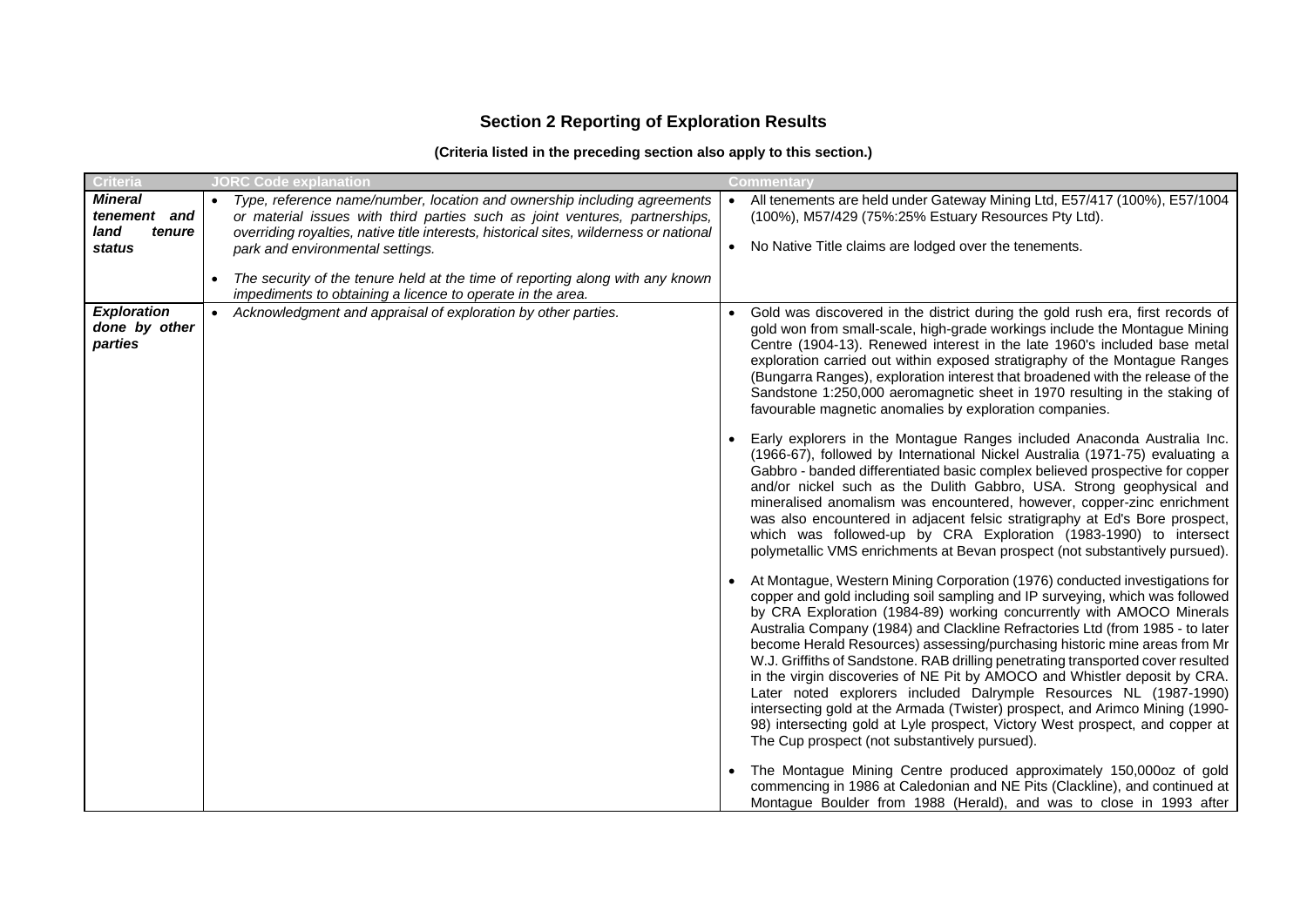| Criteria                                   | <b>JORC Code explanation</b>                                                                                                                                                                                                                                                                                                                                                                                                                                                                                                                 | <b>Commentary</b>                                                                                                                                                                                                                                                                                                                                                                                                                                                                                                                                                                                                                                                                                                                                       |
|--------------------------------------------|----------------------------------------------------------------------------------------------------------------------------------------------------------------------------------------------------------------------------------------------------------------------------------------------------------------------------------------------------------------------------------------------------------------------------------------------------------------------------------------------------------------------------------------------|---------------------------------------------------------------------------------------------------------------------------------------------------------------------------------------------------------------------------------------------------------------------------------------------------------------------------------------------------------------------------------------------------------------------------------------------------------------------------------------------------------------------------------------------------------------------------------------------------------------------------------------------------------------------------------------------------------------------------------------------------------|
|                                            |                                                                                                                                                                                                                                                                                                                                                                                                                                                                                                                                              | completion of the Rosie Castle open cut (Herald). Whistler open cut was mined<br>from November 1990 (Polaris Pacific NL) and ore toll treated through the<br>Herald mill. Little attention was paid to mineralisation other than gold. Gateway<br>Mining in joint venture with Herald Resources continued exploration of the<br>Montague Mining Centre, Gateway also targeting poly-metallic intrusion<br>related - VMS models in the district from 2006.                                                                                                                                                                                                                                                                                               |
|                                            |                                                                                                                                                                                                                                                                                                                                                                                                                                                                                                                                              | • Airport, Airport Sth, S Bend, Rosie Nth, Rosie Sth mineralisation was<br>discovered by Gateway Mining between 2007 and 2011 in RAB drilling and<br>later defined by RC drilling.                                                                                                                                                                                                                                                                                                                                                                                                                                                                                                                                                                      |
| Geology                                    | Deposit type, geological setting and style of mineralisation.<br>$\bullet$                                                                                                                                                                                                                                                                                                                                                                                                                                                                   | • Gateways's Gidgee Project is located in the Gidgee district in the Archean<br>Yilgarn Craton of Western Australia approximately 630km NE of Perth and<br>70km north from the township of Sandstone on the eastern central portion of<br>the Gum Creek Greenstone Belt, of the Southern Cross Province.<br>Metamorphic grade of the Gum Creek Greenstone Belt is estimated to be low-<br>grade greenschist facies.                                                                                                                                                                                                                                                                                                                                     |
|                                            |                                                                                                                                                                                                                                                                                                                                                                                                                                                                                                                                              | Project lithology includes basalt/ash tuff/dolerite/gabbro, the Montague<br>Granodiorite sub-volcanic intrusion (calc-alkaline - FI), dacite volcanic flow/s<br>(FI), volcaniclastic sequences of felsic composition and epiclastic<br>conglomerates, ultramafic intrusives and external orogenic granite plutons.<br>Key regional characteristics of a Volcanic Arc Extensional Basin include calc-<br>alkaline bimodal volcanic sequences associated with extensive iron<br>formations. Later ENE-WSW orogenic compression event is characterised by<br>NNW regional scale faults/unconformities, NNW shearing and folding, slaty<br>cleavage has developed within sediments near a tight syncline fold closure<br>within the NE area of the project. |
| <b>Drill</b><br>hole<br><b>Information</b> | A summary of all information material to the understanding of the exploration<br>$\bullet$<br>results including a tabulation of the following information for all Material drill<br>holes:<br>easting and northing of the drill hole collar<br>elevation or RL (Reduced Level - elevation above sea level in metres) of<br>the drill hole collar<br>dip and azimuth of the hole<br>down hole length and interception depth<br>hole length.<br>$\circ$<br>If the exclusion of this information is justified on the basis that the information | Exploration drill results from recent drilling, and associated details are<br>contained in Table 1 of this release.                                                                                                                                                                                                                                                                                                                                                                                                                                                                                                                                                                                                                                     |
|                                            | is not Material and this exclusion does not detract from the understanding of<br>the report, the Competent Person should clearly explain why this is the case.                                                                                                                                                                                                                                                                                                                                                                               |                                                                                                                                                                                                                                                                                                                                                                                                                                                                                                                                                                                                                                                                                                                                                         |